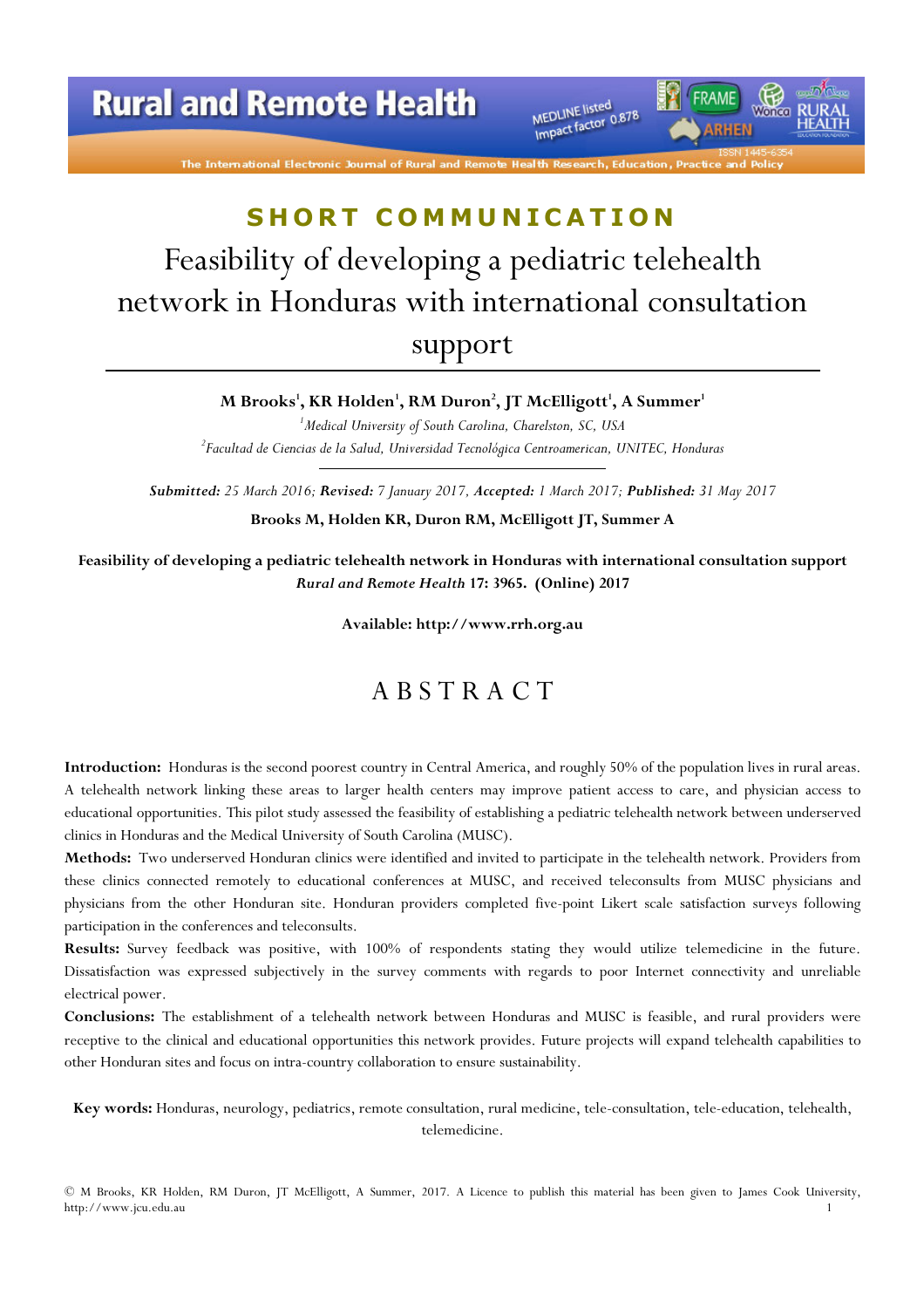### -Rural-and-Remote-Health

The International Electronic Journal of Rural and Remote Health Research, Education Practice and Policy

### Introduction

'Telehealth' is a term that refers to the electronic delivery of clinical and educational health resources to remote  $\mathrm{regions}^1$  . Telehealth has been used extensively in recent years in developed countries for both clinical and educational purposes 2-5. Linking patients in rural and underserved areas to remote physicians may address the lack of access to quality care<sup>6,7</sup> and poor health outcomes<sup>8</sup>, which are common in these regions. In addition to connecting distant providers with international specialists for clinical support, telehealth could also increase communication between regional healthcare facilities, thereby strengthening local professional interactions and mitigating the sociocultural differences that intercountry interactions typically entail<sup>9,10</sup>. In addition to providing clinical support, telehealth offers a means for distance learning and training. Continuing medical education (CME) opportunities through telehealth may encourage providers to remain in or return to remote and underserved areas<sup>11,12</sup>. Telehealth programs have been found to be cost effective for certain patient populations $13,14$  and cost neutral for others<sup>3</sup>, and are well received by patients and providers alike<sup>15,16</sup>. Certain barriers exist that make the implementation of telehealth programs challenging. Limited Internet connectivity, unreliable electrical power, low bandwidth, lack of technical experience, and cultural and language barriers are often cited reasons that telemedicine programs are slow to succeed<sup>17</sup>.

Honduras in particular lacks adequate access to health services, with a coverage rate of nine physicians per 10 000 population in 2008<sup>18</sup>. Approximately 50% of the population lives in rural areas, which are especially deficient in access to health care and basic health infrastructure. In 2013, the infant mortality rate in Honduras was 18 deaths per 1000 live births and the under-five mortality rate was 19 per 1000 live births, significantly higher than the regional average<sup>19</sup>. These statistics suggest that Honduras would greatly benefit from the establishment of a telehealth network, particularly one that aims to improve regional professional communication.

Little data exist regarding telehealth in Honduras, particularly networks that connect providers within the country.

The purpose of this study was to assess the feasibility of establishing a telehealth network between underserved sites in Honduras and the Medical University of South Carolina (MUSC). The ultimate goals of the telehealth network are to facilitate a bidirectional education exchange, and to improve access to primary and specialty care for underserved pediatric patients in Honduras.

# Methods

#### Establishment of a telehealth network

In February 2015, investigators from MUSC established network connectivity at Cliníca de Especialidades y Neurocentro, an inner city neurology clinic in Tegucigalpa, and Clínica el Buen Pastor, a rural community health clinic in Santa María del Real, Olancho. The Honduran coinvestigator identified both sites as clinics that are committed to caring for underserved populations. Investigators delivered a computer and monitor, a medical examination camera with lens and a Logitech BCC950 web camera (Logitech; http://www.logitech.com/en-au/product/conferencecambcc950) to both of the participating sites. VidyoDesktop v3.4.0 videoconferencing software (Vidyo, Inc.; https:// www.vidyo.com/video-conference-systems/vidyodesktop) was installed on the computers at both Honduran sites and at MUSC. MUSC IT personnel trained at least two Honduran providers from each site to use the network equipment.

#### Educational conferences

Physicians and physicians in training at the Honduran sites were invited to remotely connect and present patients at morning and noon pediatric educational conferences over a period of 5 months. Educational conferences are held regularly in the Pediatrics Department at MUSC for medical students, residents, fellows and faculty, and typically consist

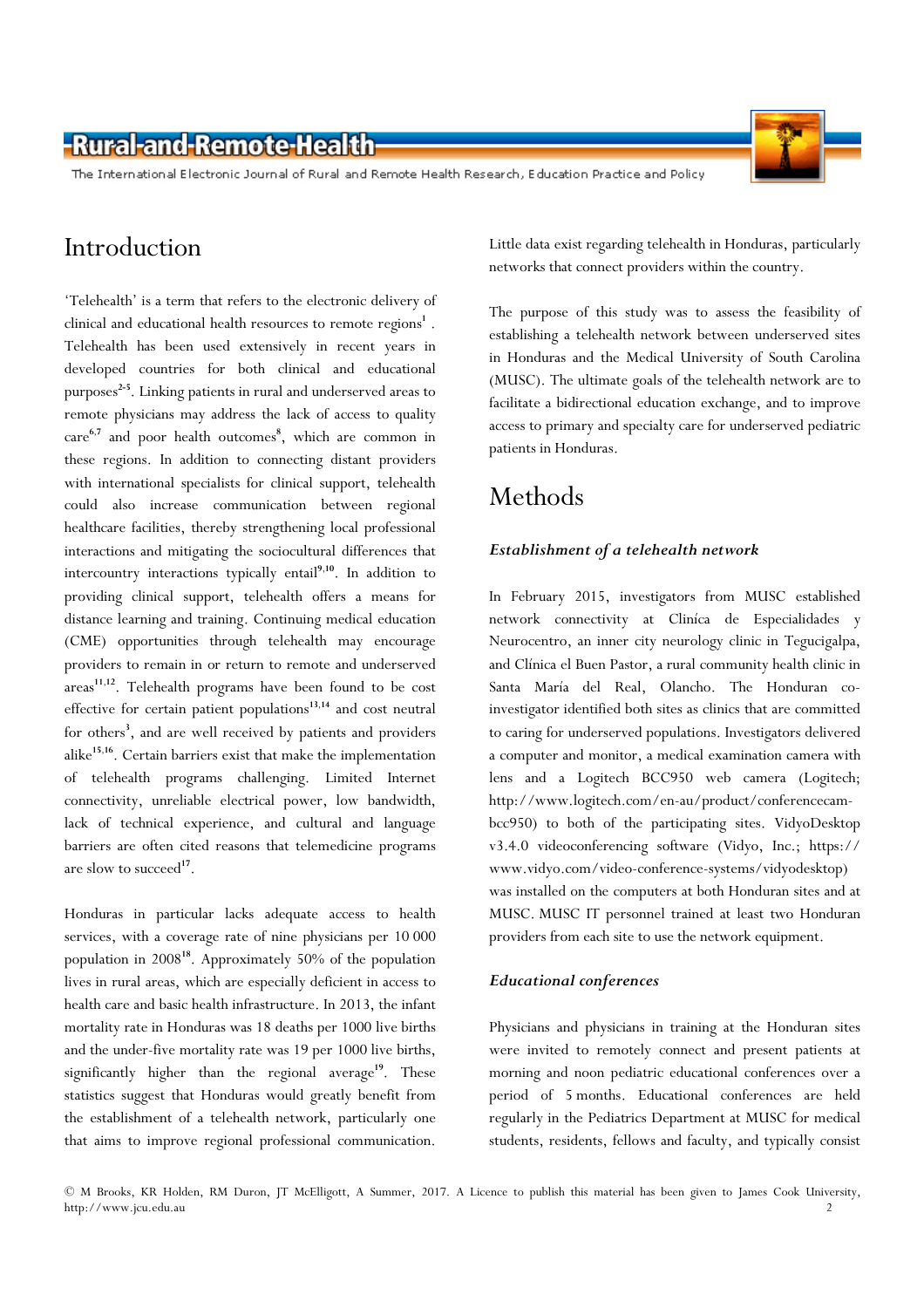### -Rural-and-Remote-Health

The International Electronic Journal of Rural and Remote Health Research, Education Practice and Policy

of either an interactive case presentation followed by a brief lecture on a pertinent topic, or a didactic session focusing on a specialty topic within pediatrics such as pediatric neurology or rheumatology. All patient information was de-identified. Honduran providers were asked to complete satisfaction surveys immediately following the conferences, which assessed the ease of connectivity, connection quality and technical difficulties, as well as overall satisfaction with the conference. An IT specialist from MUSC was available during the conferences to assist sites with any technical problems. All educational conferences were conducted in English.

#### Physician consults

General pediatric and subspecialty consultations were conducted for the Honduran sites by a general pediatrician and a pediatric neurologist at MUSC using the telehealth equipment. These consults were primarily for general pediatric ailments, as well as chronic pediatric neurological conditions. No emergency consultations were performed. The Honduran sites were also instructed to hold teleconsults between each other in the absence of the MUSC providers (referred to as intracountry consults going forward). Physicians and physicians in training at the Honduran sites were asked to complete a survey immediately following each consult assessing the ease of connectivity, connection quality and technical difficulties, as well as satisfaction with the consultation. All physician consults were conducted in English, with the exception of the intracountry consults, which were conducted in Spanish.

#### Data collection and analysis

Satisfaction surveys for the educational activities and pediatric consults were adapted from existing MUSC telemedicine satisfaction surveys and translated into Spanish, and asked providers to assess connection quality and technical difficulties using a five-point Likert scale. A section for comments was also available. Respondents completed the surveys electronically through the RedCap study database. Descriptive analyses were performed.

#### Ethics approval

This study was reviewed and approved by the Institutional Review Board of MUSC and the National Autonomous University of Honduras (Pro00034887).

### Results

#### Educational conferences

Seven educational conferences were included in the study period. For each of these conferences, two to nine providers attended the session and completed the satisfaction surveys (Table 1). Overall satisfaction with the conferences was positive, with 100% of the respondents stating that they would utilize telemedicine again as an education exchange. Poor image quality, volume level, Internet connection problems and low voltage posed issues for some of the respondents (Table 2).

#### MUSC physician consults

MUSC providers completed a total of eight consults, and eight Honduran providers completed satisfaction surveys. Responses were overwhelmingly positive, as 100% of respondents completely agreed that they would utilize telemedicine in the future. A few subjective complaints were made regarding the image quality (Table 2).

#### Intracountry consults

A total of three consults were conducted between the two Honduran sites, and three to six providers completed the satisfaction surveys after each consultation (Table 3). Overall responses were positive, with 100% of respondents reporting that they would utilize telemedicine in the future to improve patient health.

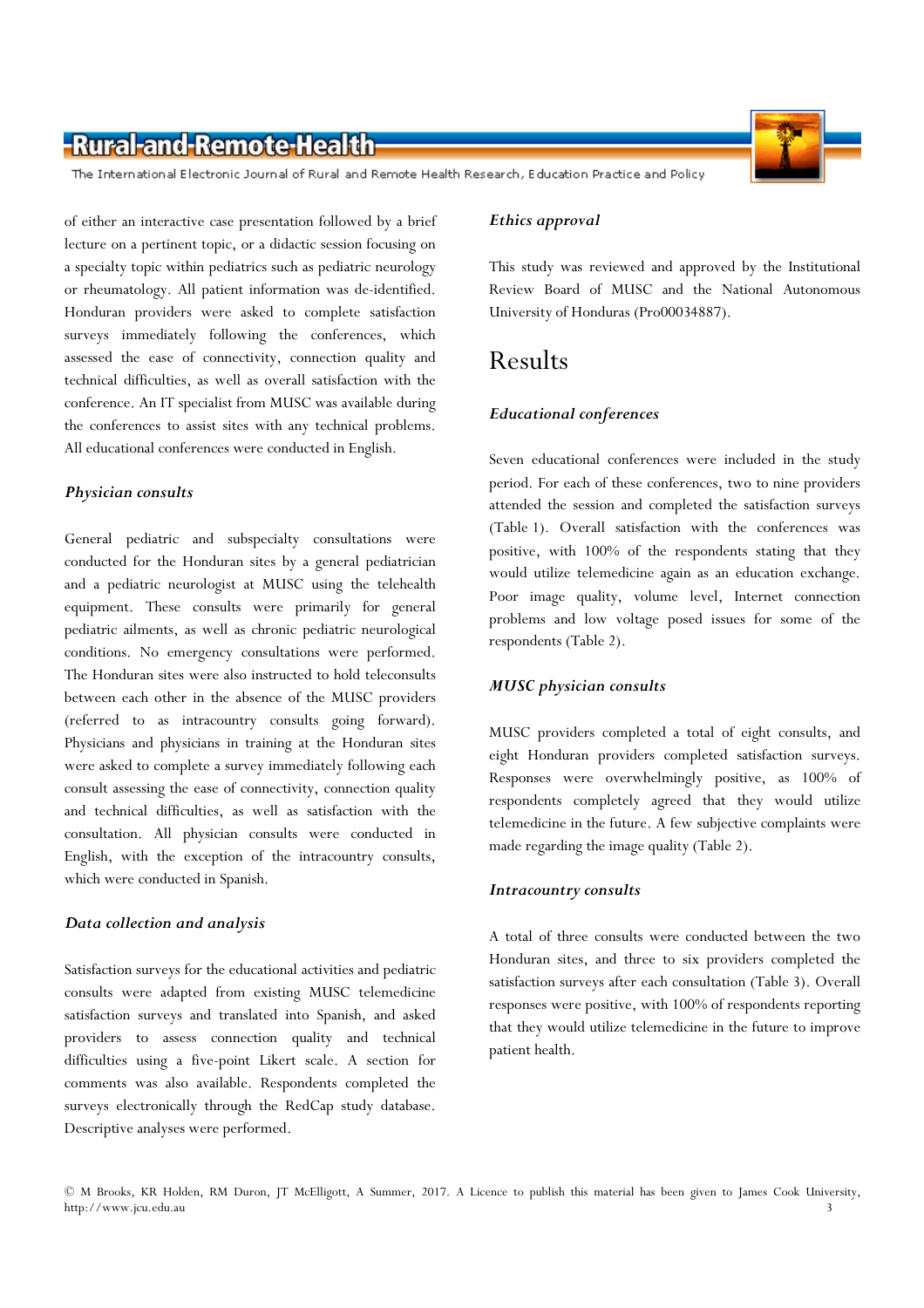

The International Electronic Journal of Rural and Remote Health Research, Education Practice and Policy

| <b>Evaluation criteria</b>                                           | Response $(\%)$   |       |         |                 |                      |  |  |
|----------------------------------------------------------------------|-------------------|-------|---------|-----------------|----------------------|--|--|
|                                                                      | Strongly<br>agree | Agree | Neutral | <b>Disagree</b> | Strongly<br>disagree |  |  |
| It was easy to connect for the telemedicine<br>educational exchange. | 53.7              | 36.6  | 2.4     | 4.9             | 2.4                  |  |  |
| The quality of the presentation content was<br>good.                 | 53.7              | 31.7  | 12.2    | 0.0             | 2.4                  |  |  |
| The picture quality was good.                                        | 36.6              | 31.7  | 19.5    | 7.3             | 4.9                  |  |  |
| The sound quality was good.                                          | 34.2              | 39.0  | 19.5    | 7.3             | 0.0                  |  |  |
| The duration of the presentation was too<br>long.                    | 7.3               | 9.7   | 24.3    | 19.5            | 39.0                 |  |  |
| Someone was available at MUSC to assist me<br>as needed.             | 48.8              | 12.2  | 31.7    | 4.8             | 2.4                  |  |  |
| I was interested in the material presented.                          | 73.2              | 17.0  | 9.7     | 0.0             | 0.0                  |  |  |
| I was able to comprehend the material<br>presented.                  | 37.5              | 42.5  | 20.0    | 0.0             | 0.0                  |  |  |
| I would use telemedicine again for<br>educational exchange.          | 100.0             | 0.0   | 0.0     | 0.0             | 0.0                  |  |  |

### Table 1: Pooled provider responses from educational conference surveys  $(n=41)$

MUSC, Medical University of South Carolina.

### Table 2: Provider survey comments following educational activities and consults

| <b>Positive comments</b>                                                                                                                                                                                                                                                                                                                                      | <b>Negative comments</b>                                                                                                                                                                                                                                                                     |  |  |  |  |
|---------------------------------------------------------------------------------------------------------------------------------------------------------------------------------------------------------------------------------------------------------------------------------------------------------------------------------------------------------------|----------------------------------------------------------------------------------------------------------------------------------------------------------------------------------------------------------------------------------------------------------------------------------------------|--|--|--|--|
| An excellent educational and helpful tool for professionals who need a<br>second opinion, and for the benefit of the patients.                                                                                                                                                                                                                                | We had a little trouble connecting, but due to connection problems not procedural<br>problems.                                                                                                                                                                                               |  |  |  |  |
| Very interesting clinical cases.                                                                                                                                                                                                                                                                                                                              | Some technical issues but then we got connected.                                                                                                                                                                                                                                             |  |  |  |  |
| I liked the trust and openness to be able to give opinions, ask questions<br>and make observations.                                                                                                                                                                                                                                                           | In all of the sessions we have had connection problems. We always arrive before 6<br>am and always enter the session late.                                                                                                                                                                   |  |  |  |  |
| Well timed.                                                                                                                                                                                                                                                                                                                                                   | Olancho had severe fluctuations of the voltage, they have problems with the quality<br>of electricity in that city. At the end of the consult (second case), the voltage was<br>not enough to allow the camera to work, we were left only with sound.                                        |  |  |  |  |
| I liked the punctuality. It's a matter of habit. Here in Honduras the<br>discussion is a little longer. But it was fine.                                                                                                                                                                                                                                      | With respect to the presentation, I think the entire group would benefit more if<br>you could enlarge the screen with the information for the case, since some cannot<br>understand when listening, but can when reading. It would be excellent to be able<br>to have that screen maximized. |  |  |  |  |
| They were very punctual!                                                                                                                                                                                                                                                                                                                                      | Due to small inconveniences with the voltage, we lost about 10 minutes of the<br>beginning, and the low volume made comprehension of the material a little<br>difficult!                                                                                                                     |  |  |  |  |
| A unique experience with a lot of learning.                                                                                                                                                                                                                                                                                                                   | There were audio failures due to electrical energy problems in the headquarters of<br>Santa Maria del Real. The sound shut off.                                                                                                                                                              |  |  |  |  |
| It is a great opportunity to continue educating ourselves and so we can<br>help others!                                                                                                                                                                                                                                                                       | The language is a small limitation. The presenter spoke a little fast, but the writing<br>helped us.                                                                                                                                                                                         |  |  |  |  |
| I find it excellent that they are doing telemedicine. Either offline when<br>they are just sending information, or live like we want to achieve. Little<br>by little we are going to arrive at that point of extreme flexibility. But<br>the trick really is simply in sharing the information well from one side to<br>the other with extreme image quality. | Maybe the quality of the internet connection here is low sometimes, and for this<br>reason the video quality is low. <sup>†</sup>                                                                                                                                                            |  |  |  |  |
| There were no connection problems. <sup>†</sup>                                                                                                                                                                                                                                                                                                               | At times the image goes still, maybe because of the internet signal.                                                                                                                                                                                                                         |  |  |  |  |
|                                                                                                                                                                                                                                                                                                                                                               | There might be connection problems because using the white camera to enlarge<br>freezes [the image] for a long time. <sup>1</sup>                                                                                                                                                            |  |  |  |  |

† Medical University of South Carolina physician consults.

¶ Intracountry consults.

© M Brooks, KR Holden, RM Duron, JT McElligott, A Summer, 2017. A Licence to publish this material has been given to James Cook University, http://www.jcu.edu.au 4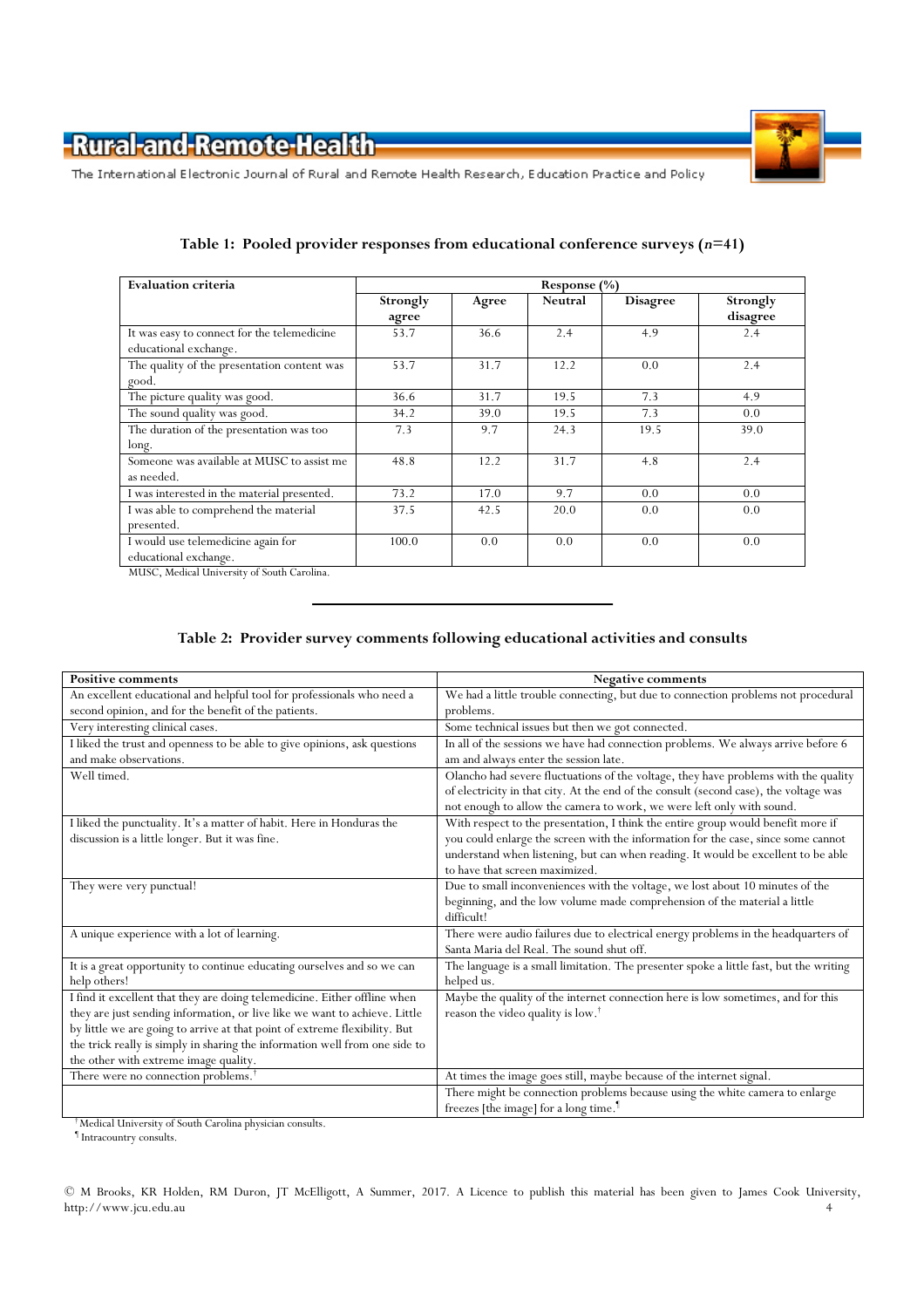

The International Electronic Journal of Rural and Remote Health Research, Education Practice and Policy

| <b>Evaluation criteria</b>                                                                                                                                                                                                                                                                                                                                                                             | Response $(\%)$   |       |         |                 |                      |  |
|--------------------------------------------------------------------------------------------------------------------------------------------------------------------------------------------------------------------------------------------------------------------------------------------------------------------------------------------------------------------------------------------------------|-------------------|-------|---------|-----------------|----------------------|--|
|                                                                                                                                                                                                                                                                                                                                                                                                        | Strongly<br>agree | Agree | Neutral | <b>Disagree</b> | Strongly<br>disagree |  |
| It was easy to connect for the telemedicine<br>consultation and exam.                                                                                                                                                                                                                                                                                                                                  | 90.0              | 10.0  | 0.0     | 0.0             | 0.0                  |  |
| The consultant was on time for the<br>appointment.                                                                                                                                                                                                                                                                                                                                                     | 80.0              | 20.0  | 0.0     | 0.0             | 0.0                  |  |
| The picture quality was good.                                                                                                                                                                                                                                                                                                                                                                          | 30.0              | 60.0  | 10.0    | 0.0             | 0.0                  |  |
| The sound quality was good.                                                                                                                                                                                                                                                                                                                                                                            | 90.0              | 10.0  | 0.0     | 0.0             | 0.0                  |  |
| I was comfortable with the telemedicine<br>physical exam that was done.                                                                                                                                                                                                                                                                                                                                | 60.0              | 40.0  | 0.0     | 0.0             | 0.0                  |  |
| Someone was available at MUSC to assist<br>me as needed.                                                                                                                                                                                                                                                                                                                                               | 20.0              | 10.0  | 70.0    | 0.0             | 0.0                  |  |
| The participation of the consulting<br>healthcare provider was beneficial in the<br>care of this patient.                                                                                                                                                                                                                                                                                              | 90.0              | 10.0  | 0.0     | 0.0             | 0.0                  |  |
| I would use telemedicine again to deliver<br>health care.                                                                                                                                                                                                                                                                                                                                              | 100.0             | 0.0   | 0.0     | 0.0             | 0.0                  |  |
| The patient's privacy and confidentiality<br>were respected and protected during the<br>consultation.<br>$\frac{1}{2}$ and $\frac{1}{2}$ and $\frac{1}{2}$ and $\frac{1}{2}$ and $\frac{1}{2}$ and $\frac{1}{2}$ and $\frac{1}{2}$ and $\frac{1}{2}$ and $\frac{1}{2}$ and $\frac{1}{2}$ and $\frac{1}{2}$ and $\frac{1}{2}$ and $\frac{1}{2}$ and $\frac{1}{2}$ and $\frac{1}{2}$ and $\frac{1}{2}$ a | 100.0             | 0.0   | 0.0     | 0.0             | 0.0                  |  |

Table 3: Pooled provider responses from satisfaction surveys (intracountry consults; n=10)

MUSC, Medical University of South Carolina.

### Discussion

The Likert scale data from both the educational conferences and the telemedicine consults suggest that the use of telehealth is well received by providers working in underserved facilities in Honduras. Of particular significance were survey responses from consults that occurred between the two Honduran sites. These consultations demonstrated that internal networking and communication between local health facilities could be established in Honduras. Using telehealth to reach underserved practitioners for learning opportunities in the USA has been done successfully<sup>4,5</sup>. The advantage of extending these types of telehealth activities to other countries is the opportunity for two-way learning.

## Conclusions

The data generated by this project provided valuable insight into establishing a telehealth network in Honduras. The primary challenges encountered were poor Internet connectivity and low bandwidth, which are likely to improve as technology progresses in Honduras. The positive responses from the Honduran providers were encouraging, since user satisfaction is essential to the success of any telehealth program. The most significant limitation to this study was the small number of facilities and providers that participated. While the results of this study may not be generalizable to the country as a whole, they provide ample qualitative support for future exploration of telehealth in Honduras. The longterm goal of this project is to expand telehealth capabilities to other underserved areas in Honduras by integrating this technology into existing infrastructure to support routine incountry collaboration for clinical care, learning and professional development.

# Acknowledgements

The authors thank their clinical collaborators Dr Nestor Salavarría, Dr Gabriela Guifarro, and Dr Allan Oliva at Clínica el Buen Pastor, and Dr Glenda Oliva at Clínica de Especialidades y Neurocentro. This project was supported by the Medical University of South Carolina's Center for Global Health.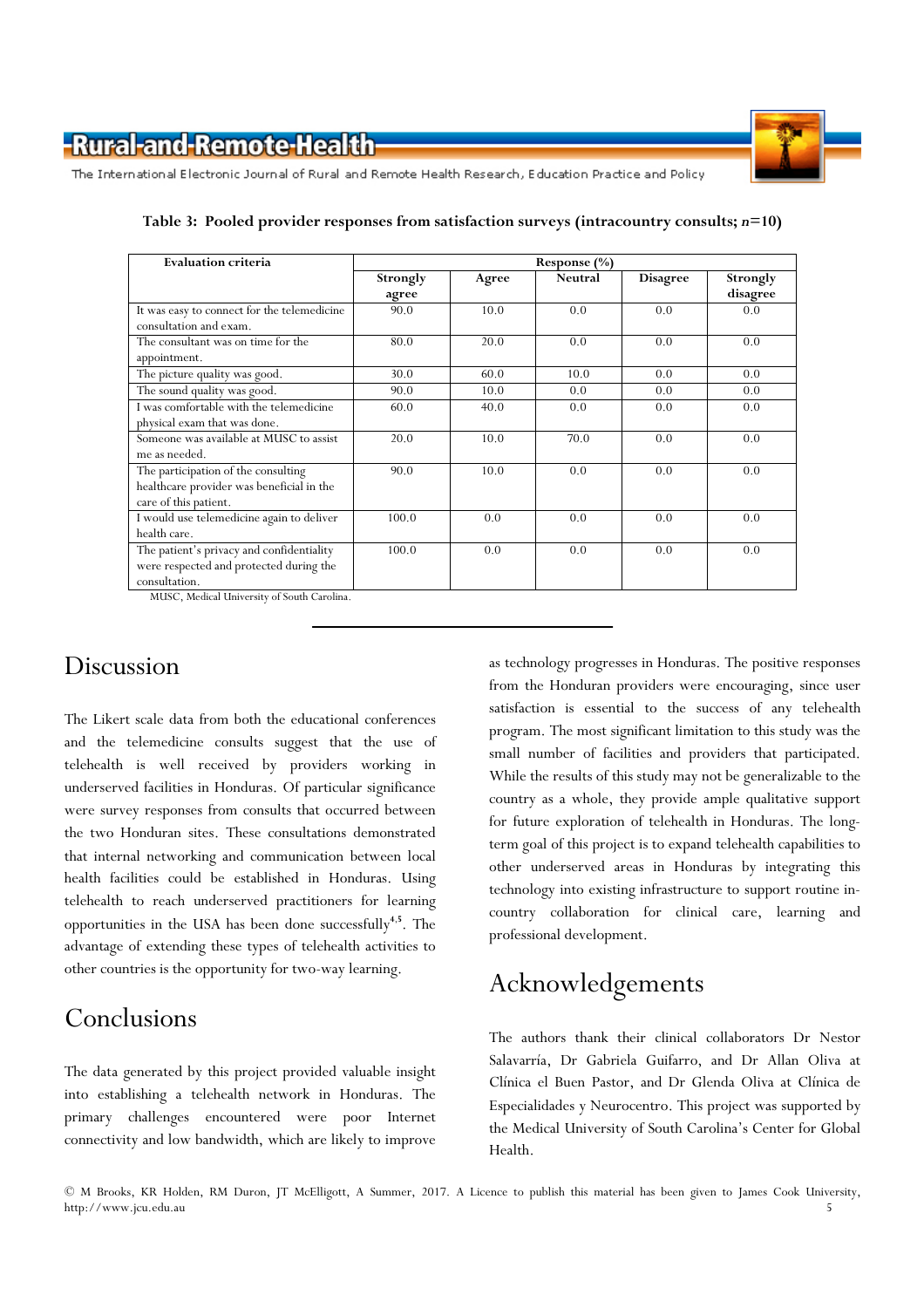## -Rural-and-Remote-Health-

The International Electronic Journal of Rural and Remote Health Research, Education Practice and Policy

### References

1. American Telemedicine Association. ATA telemedicine/telehealth terminology. Internet (2016). Available: http://thesource.american telemed.org/resources/telemedicine-glossary (Accessed 22 May 2016).

2. Duncan C, Dorrian C, Crowley P, Coleman R, Patterson V. Safety and effectiveness of telemedicine for neurology outpatients. Scottish Medical Journal 2010; 55(1): 3-5. https://doi.org/ 10.1258/rsmsmj.55.1.3

3. Franzini L, Sail KR, Thomas EJ, Wueste L. Costs and costeffectiveness of a telemedicine intensive care unit program in 6 intensive care units in a large health care system. Journal of Critical Care 2011; 26(3): 329e1-6.

4. Monteiro AM, Correa DG, Santos AA, Cavalcanti SA, Sakuno T, Filgueiras T, et al. Telemedicine and pediatric radiology: a new environment for training, learning, and interactive discussions. Telemedicine Journal and e-Health 2011; 17(10): 753-756. https:// doi.org/10.1089/tmj.2011.0049

5. Gonzalez-Espada WJ, Hall-Barrow J, Hall RW, Burke BL, Smith CE. Achieving success connecting academic and practicing clinicians through telemedicine. Pediatrics 2009; 123(3): e476-e483. https://doi.org/10.1542/peds.2008-2193

6. Chanussot-Deprez C, Contreras-Ruiz J. Telemedicine in wound care: a review. Advances in Skin and Wound Care 2013; 26(2): 78-82. https://doi.org/10.1097/01.ASW.0000426717.59326.5f

7. Sekar P, Vilvanathan V. Telecardiology: effective means of delivering cardiac care to rural children. Asian Cardiovascular and Thoracic Annals 2007; 15(4): 320-323. https://doi.org/10.1177/ 021849230701500411

8. Lopez-Magallon AJ, Otero AV, Welchering N, Bermon A, Castillo V, Duran A, et al. Patient outcomes of an international telepediatric cardiac critical care program. Telemedicine Journal and E-health 2015; 21(8): 601-610.

9. Vassallo DJ, Hoque F, Roberts MF, Patterson V, Swinfen P, Swinfen R. An evaluation of the first year's experience with a lowcost telemedicine link in Bangladesh. Journal of Telemedicine and Telecare 2001; 7(3): 125-138. https://doi.org/10.1258/ 1357633011936273

10. Geissbuhler A, Ly O, Lovis C, L'Haire JF. Telemedicine in Western Africa: lessons learned from a pilot project in Mali, perspectives and recommendations. AMIA Annual Symposium Proceedings 2003: 249-53.

11. Pradeep PV, Mishra A, Mohanty BN, Mohapatra KC, Agarwal G, Mishra SK. Reinforcement of endocrine surgery training: impact of telemedicine technology in a developing country context. World Journal of Surgery 2007; 31(8): 1665-1671. https://doi.org/ 10.1007/s00268-007-9108-1

12. Agrawal S, Maurya AK, Shrivastava K, Kumar S, Pant MC, Mishra SK. Training the trainees in radiation oncology with telemedicine as a tool in a developing country: a two-year audit. International Journal of Telemedicine and Applications 2011; 2011: 230670.

13. Ho YL, Yu JY, Lin YH, Chen YH, Huang CC, Hsu TP, et al. Assessment of the cost-effectiveness and clinical outcomes of a fourth-generation synchronous telehealth program for the management of chronic cardiovascular disease. Journal of Medical Internet Research 2014; 16(6): e145. https://doi.org/10.2196/ jmir.3346

14. Crow SJ, Mitchell JE, Crosby RD, Swanson SA, Wonderlich S, Lancanster K. The cost effectiveness of cognitive behavioral therapy for bulimia nervosa delivered via telemedicine versus face-to-face. Behavioral Research Therapy 2009; 47(6): 451-453. https://doi.org/ 10.1016/j.brat.2009.02.006

15. Glaser M, Winchell T, Plant P, Wilbright W, Kaiser M, Butler MK, et al. Provider satisfaction and patient outcomes associated with a statewide prison telemedicine program in Louisiana. Telemedicine Journal and e-Health.2010; 16(4): 472-479.

© M Brooks, KR Holden, RM Duron, JT McElligott, A Summer, 2017. A Licence to publish this material has been given to James Cook University, http://www.jcu.edu.au 6